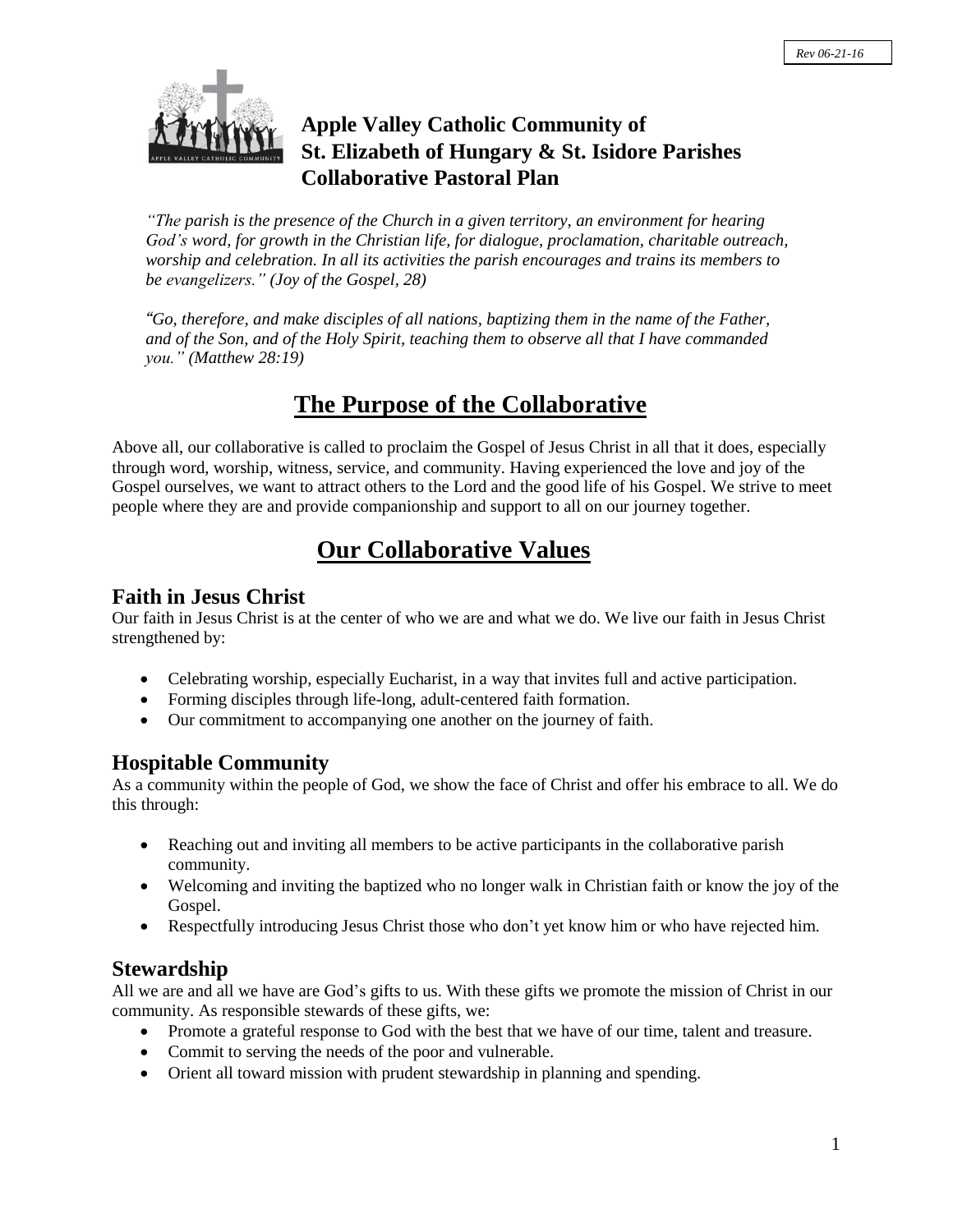# **Our Collaborative Vision**

**In three to five years we envision a collaborative community in which we joyfully encounter Christ and respond by going out to share him with others.** We envision well-prepared and joyful liturgical celebrations characterized by effective ministries and full, conscious, active participation by the assembly. Through worship, faith formation, community, and service, parishioners of all ages—especially adults will grow in appreciation of what it means to be a disciple of Jesus Christ. We will become more ready to live and give voice to our faith in all important areas of life without exception. Our community will be welcoming and hospitable. We will reach out to meet people where they are, attract them to Jesus Christ, and gently invite them to join us in following him on the journey of faith.

# **Our Collaborative Priorities**

In the next 18-36 months, our priorities will be:

- **1. Faith formation that equips us to be intentional disciples and evangelizers –makes us missionary disciples.**
- **2. Quality celebration of and participation in Eucharistic Liturgy**
- **3. Promoting a culture of vocations in general and to the diocesan priesthood in particular**

**\* \* \* \* \***

## **Collaborative Priority 1: Faith Formation that Equips us to be Intentional Disciples and Evangelizers – makes us Missionary Disciples.**

True disciples are equipped to live and share the good news of the Gospel of Jesus Christ. The better we are formed as disciples, the better we can evangelize, at any age. We will examine how current faith formation efforts in our collaborative can evolve in even more meaningful ways to form us as disciples and equip us for discipleship and the mission of evangelization. We seek to incorporate opportunities, both inside the church walls and outside of the parishes, where our faith can be shared and we can continue to learn from one another.

#### **GOAL #1-1: Create a Faith Formation Advisory Team drawn from both parishes who will be trained in their mission and then will assess the existing collaborative faith formation initiatives in light of the goal of forming disciples by September 30, 2017.**

- Related Tasks:
	- a) By September 30, 2016, the Director of Pastoral Ministries (DPM) and Director of Faith Formation (DFF) in collaboration with the Pastoral Leadership Team (PLT) will clarify the role and tasks of the team and the commitment of its members and invite 4-6 people to serve on the Faith Formation Advisory Team.
	- b) By March 31, 2017, using local, diocesan and national training resources and events, train participants on this team in evangelization and disciple making so that they can understand their mission and in turn can train others.
	- c) By June 30, 2017 the team will conduct an assessment of the collaborative, identifying the gifts, resources, and challenges present and prepare an inventory of current programs which will include both program descriptions and identification of the program purposes in regard to overall mission.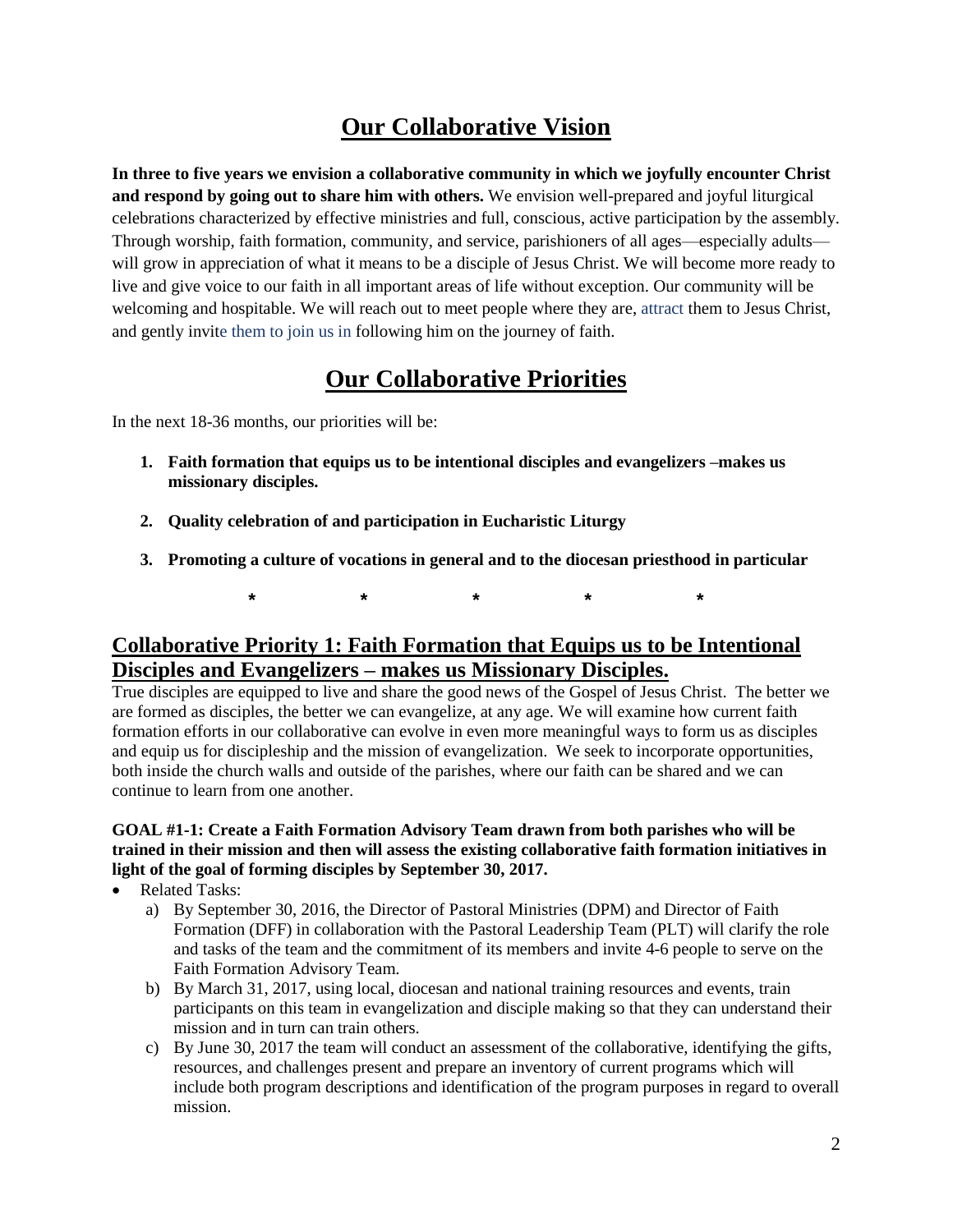**GOAL #1-2: The Faith Formation Advisory Team will be ready to make recommendations to the collaborative leadership by February 15, 2018**. With the assessment from Goal #1 in hand, the team will look for ways we can continue to improve on how we do the work of faith formation and forming disciples in our collaborative..

- Related Tasks:
	- a) The team will identify best practices, and learn from what other parishes in are doing to form whole communities - adults, youth and children - as disciples..
		- The team will consider what other approaches may have promise, but have not yet been adopted in our collaborative. Work will take place between October 1, 2017 and January 15, 2018, with findings ready to report by February 15, 2018
		- The report will include suggestions of ways to either shape or reshape existing programs or add new ones.
	- b) The team will propose 2-3 new disciple-forming faith formation activities, and/or programs, with a specific focus on adult faith formation, to offer the community.
		- The team will look at opportunities for deeper growth for those who are already intentional disciples as well as help engage those who have not yet become disciples, and everyone in between.
		- By March 1, 2018, a plan and timeframe for implementing these will be determined and necessary resources identified.
		- Ideas to be considered (but not limited to):
			- Alpha for Catholics
			- Cursillo, Marriage Encounter and other retreat options
			- Small faith sharing groups, capitalizing on already existing groups
	- c) By May 1, 2018 leadership will be determined and curricula will be developed where necessary so that new initiatives will be ready to roll out in the 2018/2019 year.

GOAL #1-3: Hold two new faith formation activities, one in the spring of 2017 and one in the fall of **2017.** While the long-term evaluation called for in Goal #2 is underway, the team will coordinate implementation of two programs that will be designed as threshold experiences to meet people where they are in their journey of faith and invite them to become or grow as disciples. These activities are intended to be easy to orchestrate, provide the community with a sample of potential future ongoing formation activities, and will help bring the Faith Formation Advisory Team together as a functional unit.

Event: A "Theology-on-Tap"-style event or short series of events, 2-4 times between May and December 2017, that feature an invited speaker plus informal discussion hosted outside of a church setting (e.g. local restaurant, function room)

Event B: "Sacramental Reunions" that will give parents of children who have celebrated sacraments an opportunity to connect with each other and the parish communities on another level, encouraging engagement between the sacramental moments. Recommend starting this initiative with Baptism reunions, in late spring or early fall 2017 and eventually adding events for other sacramental moments.

- Related Tasks:
	- a) In collaboration with staff, the team will organize and run the events, inviting others in the community to take part in implementation.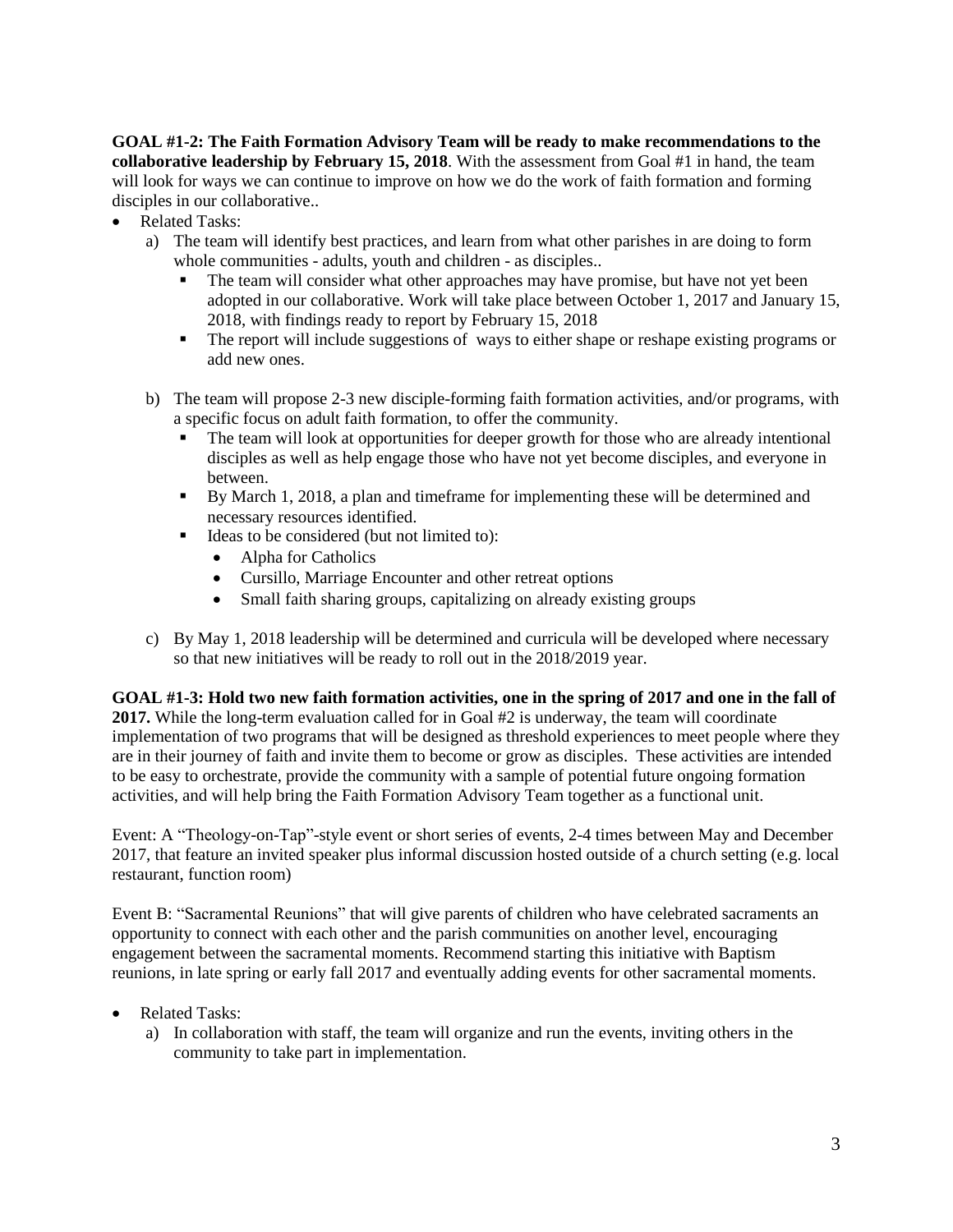b) Communication is key to these being successful, and will be coordinated by the team to include: emails to families; written letters, phone calls and personal invitations to families, bulletin and on-line announcements, etc.

## **Collaborative Priority 2: Quality Celebration of and Participation in Eucharistic Liturgy**

The Sunday Eucharist is the source and summit of Catholic life where we encounter Christ in the word, in sacrament, in the person of the priest and in one another. It is the one place where we see the greatest number of people, in different stages of their faith journey, some seeking faith, others to deepen faith. Our challenge is to seek excellence in the preparation of our liturgies and for each of us in our place in the assembly to be the presence of Christ for one another.

#### **GOAL #2-1: Create a Collaborative Liturgy Committee of 12 members by September 30, 2016.**

- Related tasks:
	- a) DPM and Pastor will form a Liturgy Committee at St. Isidore by September 2016
	- b) DPM, in collaboration with both liturgy committees, will form a collaborative liturgy Committee by September 30, 2016
	- c) Provide training opportunities for committee members to be completed by February 28, 2017
	- d) Assess the quality of liturgical life to understand what we do well and what we could do better, and how we might foster a common experience of liturgy at both parishes by June 30, 2017.
	- e) Establish formal responsibility for coordinating liturgy at St. Isidore by June 30, 2017.
	- f) By December 31, 2018, expand involvement in parish life by inviting 20 30 people, across both parishes, to make a commitment to service in liturgical ministries, with particular focus on:
		- Increasing lay ministers at St. Isidore by  $10 15$  people
		- Inviting  $15 20$  confirmed teens to participate in ministries including hospitality, especially at St. Isidore
		- Inviting  $5-10$  adults to train as altar servers

**GOAL #2-2: Establish a formal collaborative Hospitality Ministry with a core team of 2-4 people to** engage people before and after the liturgy at both St. Isidore and St. Elizabeth by the beginning of **Advent 2017 (November 2016).** This ministry expands the concept of hospitality to a deeper purpose of personal encounter and evangelizing. It does not replace the role of greeter but complements it. It will be established as a formal ministry that begins with hospitality and grows into personal witness.

- Related tasks:
	- a) The DPM in collaboration with Staff and Liturgy Committee(s) will identify 2-4 people who have the charisms and gifts for such a ministry by September 30 2016
	- b) Between July and September 2016, the DPM in collaboration with staff and liturgy committee will identify and evaluate applicability of training opportunities to help form the team for this ministry. These could include but are not limited to the Making Disciples workshop of St. Catherine of Siena Institute and the Catholic Hospitality Institute. These can also be in conjunction with the ongoing training efforts in other areas of parish ministry, such as with the faith formation and vocation teams.
	- c) Provided appropriate training for them before Advent (November 27, 2016).
	- d) The team will research best practices within the Catholic Church as well as other communities of faith by November 15, 2016.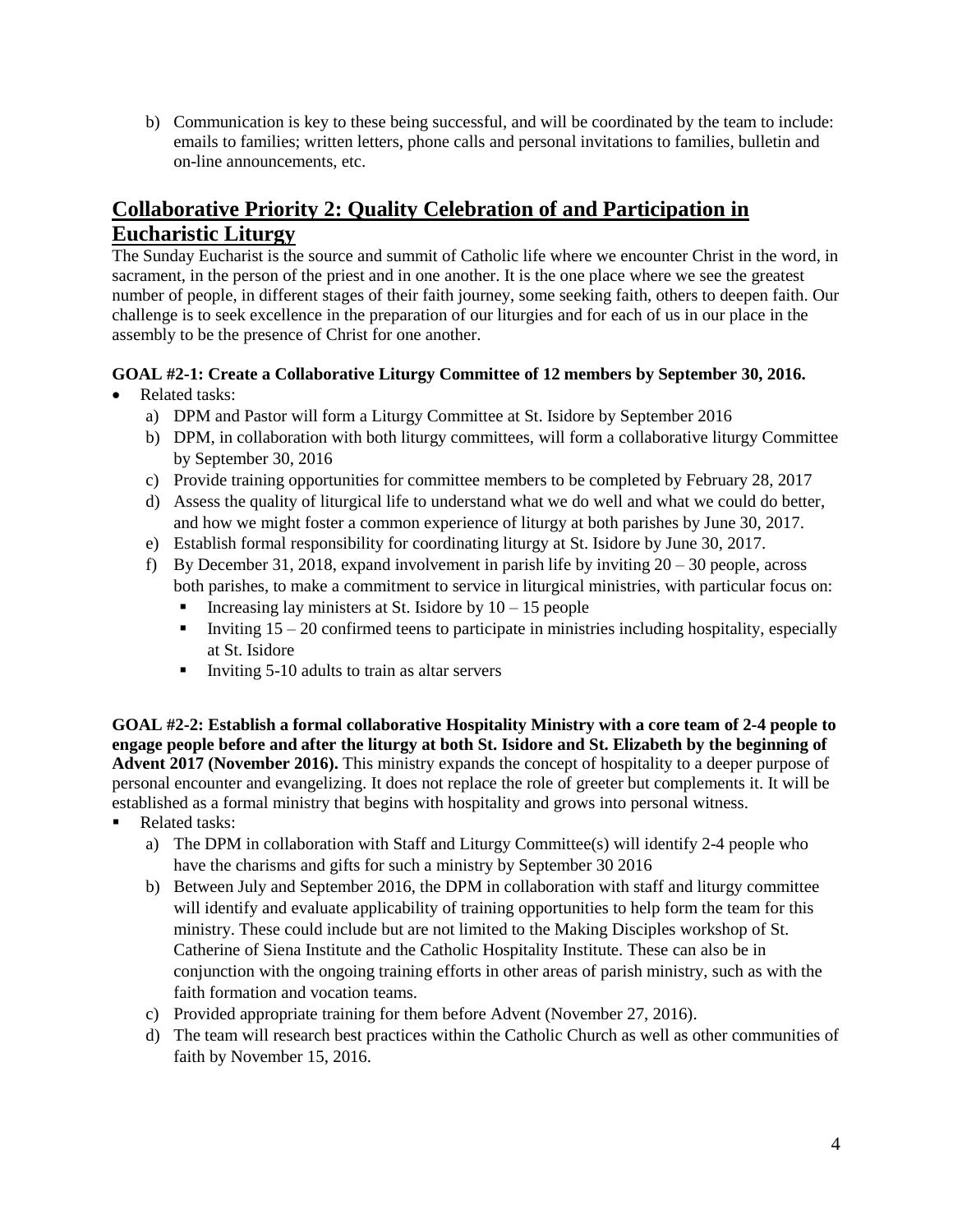## **GOAL #2-3: Develop a monthly Coffee & Conversation Sunday at St. Elizabeth by January 2017**

- Related tasks:
	- a) By December 1, 2016, recruit a team of 2-5 people to set up coffee after Masses in order to extend hospitality, share the joy of the gospel and expand people's sense of community.
	- b) The team will begin implementation by January 31, 2017
		- The team will design and employ comfortable, adult-friendly icebreakers to encourage people to become acquainted with other parishioners.
		- **Provide an opportunity to advertise and explain ministry and formation opportunities.**
		- Extend the benefits and experience of what the Welcome  $\&$  Information Center offers to a larger audience.

## **Collaborative Priority 3: Promoting a culture of Vocations in General and to the Diocesan Priesthood in Particular**.

A vocation is a call from God. All Christians are called to communion with God and neighbor, and all are called to serve in support of God's plan of salvation. There is one universal call to holiness, and many ways to live that call. The response to our call can be found in the ordained ministry, married life or consecrated religious life and also through many ways in the single life. In making it a priority to support all parishioners in recognizing and living out their response to their specific calls to holiness, the active response to the call to vocations to the diocesan priesthood will flourish.

## **GOAL #3-1: Create a Collaborative Vocations Team consisting of 6-8 people, by November 1, 2016**

- Related Tasks:
	- a) By September 1, 2016, the Collaborative Pastoral Council will create a subcommittee dedicated to achieving this goal. This subcommittee will clarify role of Vocations Team and the responsibilities of its members.
	- b) The subcommittee will communicate the vocations priority and the need for a vocations team by October 1, 2016
	- c) The subcommittee will recruit and evaluate potential members and name the team by November 1, 2016.
	- d) The team will be formed in evangelization and in the needs of this ministry by December 31, 2016

#### Goal #3-2: Execute at least two initiatives to help create a culture of prayer for vocations to the **diocesan priesthood within the collaborative by June 30 2017:**

- At least one initiative to support individual prayer around vocations
- At least one initiative to promote parish/collaborative-wide intentional prayer for vocations
- Related Tasks
	- a) Vocations team to review resources provided by the archdiocese and other available resources for possible activities, and also to consider working with other local collaboratives to hold events as practical by January 31, 2017.
	- b) Vocations team to promote and implement such events or recruit volunteers to do so by June 30, 2017.